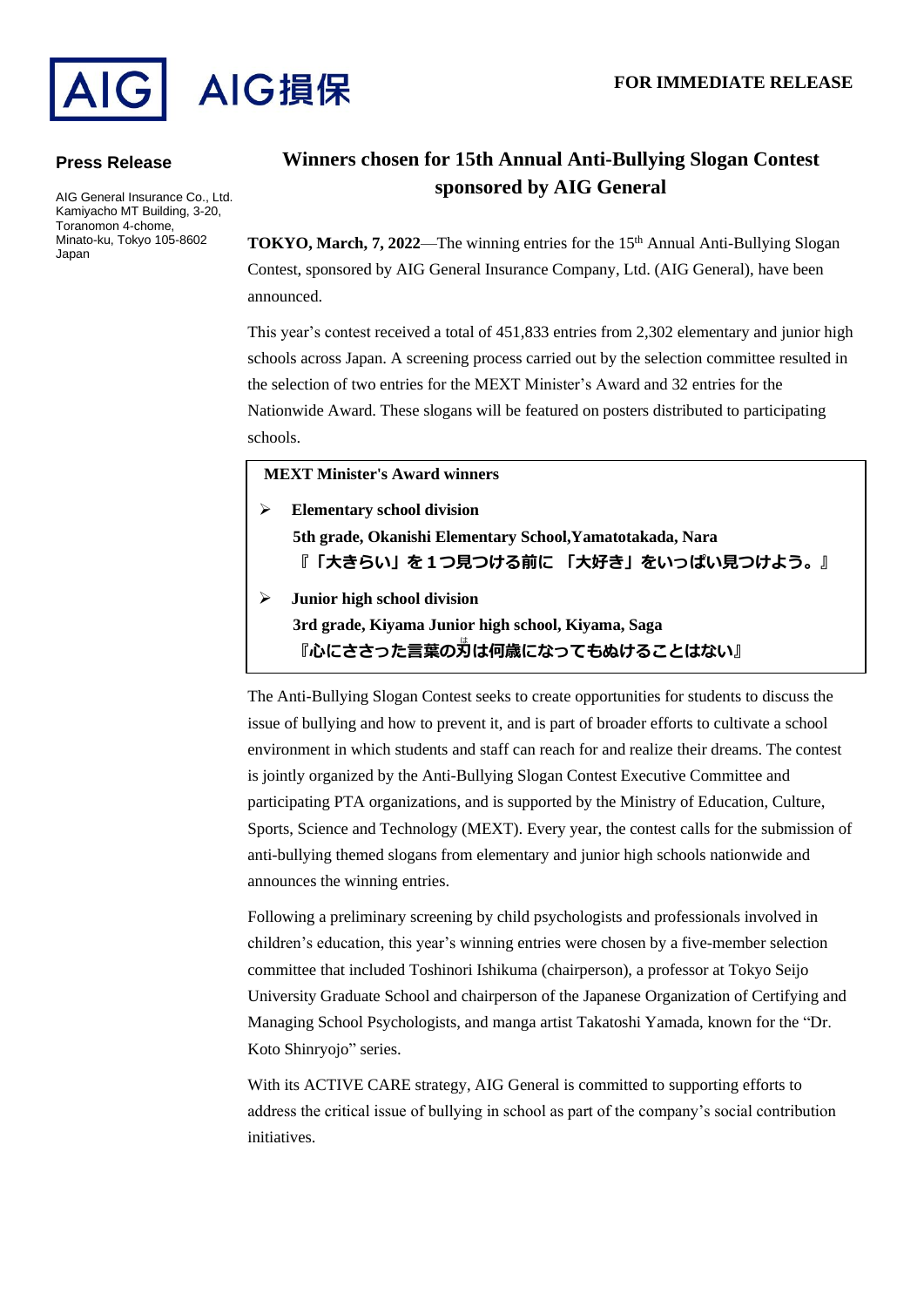

(Below are the winning slogans in the original Japanese.)

# **Nationwide Award Winners – Elementary School Students**

| 団体   | 学年 | 標語                                            |
|------|----|-----------------------------------------------|
| 愛知県  | 1年 | いじめる子、いじめられる子、どっちもひつようおとなのたすけ。                |
| 川崎市  | 6年 | その子のふつう 自分のふつう 無限のふつう 受けとめて                   |
| 北九州市 | 3年 | だいじょうぶ ぼくがいるよ 二人だよ                            |
| 熊本市  | 6年 | 私と違う きみの考え なるほどね                              |
| 熊本県  | 6年 | 「助けて」と 言ってるそばで 笑い声                            |
| 佐賀県  | 4年 | コロナにかんせんしたって自分は悪くない。コロナのせいだからいじめないで。          |
| 長崎県  | 4年 | いじめてないってうそつける君がこわいよ。                          |
| 奈良県  | 5年 | 「大きらい」を1つ見つける前に 「大好き」をいっぱい見つけよう。              |
| 兵庫県  | 5年 | パパ、ママへ スマホ見ないで わたし見て わたしの「なやみ」に気付いてよ!         |
| 福岡県  | 2年 | かなしい顔、つらい目、さびしい心 マスクをしていても みつけられる そんな人になりたいな  |
| 福岡市  | 1年 | おうちでよるにいじわるをおもいだす。わたしのからだのくうきがぬけちゃう。          |
| 福山市  | 1年 | みんなであそんでたのにぼくだけだめ。ぼくならいいよというのにな。              |
| 三重県  | 6年 | いじめられ「反省しました」聞かされて―体が癒えても心は癒えない               |
| 宮城県  | 4年 | 大人や先生の前では良い子だけど― 友だちの前だとたいどがちがう。 <br>「先生助けて!」 |
| 和歌山県 | 5年 | 「また明日。」 次 学校行くのが すごくこわい。                      |
| 一般の部 | 5年 | 「ねぇ先生」 ここまで言っても いじめのことは 話せない                  |

#### **Nationwide Award Winners – Junior High School Students**

| 団体   | 学年 | 標語                                           |
|------|----|----------------------------------------------|
| 愛知県  | 2年 | 誹謗中傷 僕重症<br>「匿名」の                            |
| 川崎市  | 2年 | マスクの奥 傷つく気持ちも隠れてる                            |
| 北九州市 | 1年 | 無理にはね 聞かないけれど そばにいる。                         |
| 熊本市  | 2年 | あなたはこの違いわかりますか?<br>あなたは「一瞬で忘れる」 でも私は「一生覚えてる」 |
| 熊本県  | 3年 | このコンテスト そんなときだけ考えて その後の自分どう変わった?             |
| 佐賀県  | 3年 | 心にささった言葉の刃は何歳になってもぬけることはない                   |
| 長崎県  | 3年 | 自分の生き方だけが 「正解」ではない                           |
| 奈良県  | 3年 | 誰かの"個性"を―消す必要これ・・・一切ない!!                     |
| 兵庫県  | 1年 | コロナだけ? まん延防止は いじめにも                          |
| 福岡県  | 3年 | よくやった 未来の自分に 言えるように                          |
| 福岡市  | 1年 | 「次されたら教えてね」 先生、それじゃ もうおそい                    |
| 福山市  | 3年 | 画面越し 見えない顔に 見えない心                            |
| 三重県  | 2年 | 小さな暗がり見えないじゃない見ていない                          |
| 宮城県  | 1年 | けんかはすぐ 止めるのに いじめになると<br>傍観者                  |
| 和歌山県 | 3年 | みんな「ちがう」 それをみんなの「ふつう」にしよう                    |
| 一般の部 | 1年 | 「みんなと違う」を プラスに捉える 世の中へ                       |

### **MEXT Minister's Award:**

Two entries selected from among the Nationwide Award winners (one each from the elementary school and junior high school categories).